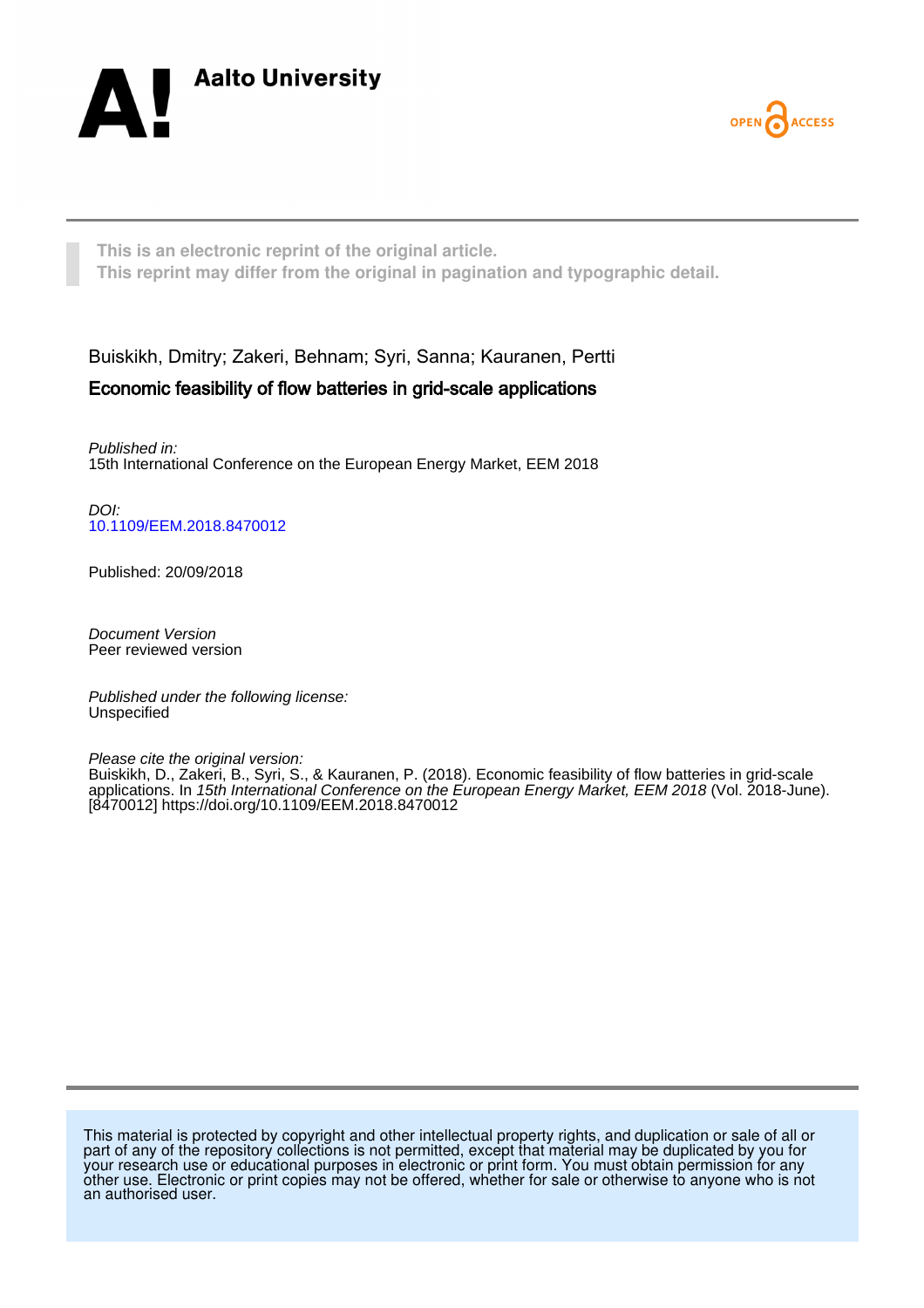# Economic feasibility of flow batteries in grid-scale applications

Dmitry Buiskikh, Behnam Zakeri, Sanna Syri

Department of Mechanical Engineering Aalto University, School of Engineering FIN-00076, Espoo, Finland dmitry.buiskikh@aalto.fi

*Abstract* **– Due to their properties, the most suitable application for flow batteries currently is a bulk energy storage. This paper investigates the economic feasibility of the technology in terms of monetary profitability in the appropriate business cases, namely employment in energy markets and in isolated island systems with the high share of renewable generation. We calculate the flow batteries life cycle costs and compare them with the potential revenues from participation in the Finnish energy markets and operation in isolated power systems of the Faroe Islands and the island of Graciosa. We find that the flow batteries exploitation in the Finnish market is not profitable – they collect 43-60% of their costs in the most promising application. The island cases represent a more viable option due to the high fuel costs of the thermal plants that the batteries and renewable sources substitute or decrease their share. However, the revenue and subsequent profitability highly depend on the volatile fuel prices.**

*Index Terms:* **Cost-benefit analysis, Energy storage, Flow batteries** 

# I. INTRODUCTION

Electrical energy cannot be stored. It is generated and consumed simultaneously [1]. Meanwhile electrical energy consumption is often not synchronous with its production. The issue has been turning more apparent with the constantly rising share of variable renewable energy sources (RES) in the generation. Meanwhile any supply failure is associated with high costs [2].

The challenge could be overcome with the help of the "energy storage" (ES), or "electrical energy storage" (EES) systems. Pumped hydro energy storage (PHES), that transforms electrical energy into mechanical form, overwhelmingly dominates worldwide in the numbers of installed capacity (184 GW, or 94% of the total amount) [3]. However, the technology has significant geographical requirements and restrictions [4].

Electrochemical batteries, or battery energy storage systems (BESS), are more versatile and flexible than PHES and could be employed in wider range of conditions. Among BESS, the majority among the utility-scale applications belongs to Lithium-ion (Li-ion) batteries (59% of the total

Pertti Kauranen Department of Chemistry and Materials Science Aalto University, School of Chemical Engineering FIN-00076, Espoo, Finland

installed capacity [5]). The technology is prominent for the high efficiency (90 %) and energy density (75-200 Wh/kg) [6], which makes Li-ion batteries very attractive to mobile applications with huge demand. It has caused extensive research in the field and subsequent rapid decline in price recently [5]. However, despite this significant decrease, Li-ion still remains expensive technology [7, 11]. Other drawbacks of Li-ion batteries are their short discharge duration, energy capacity degradation [8], relatively short lifetime and low number of cycles [10]. That puts constraints to the charge / discharge cycles planning in a long term.

Flow batteries possess longer lifetime in terms both years and cycles [5]; they do not degrade as quickly as Li-ion [8]. Therefore, their limitations for annual number of cycles are noticeably less. Because of the feature of external tanks, flow batteries are potential to MWhs capacities. The drawback of flow batteries is their low energy and power density. Hence, their niche is applications with long duration and without mass or space constraints – it is stationary bulk energy storage [13].

In this paper, we estimate the flow batteries life cycle costs (LCC) in Section II, and then examine economic feasibility of the technology in three potential business cases for a bulk energy storage: price arbitrage in physical energy markets, bidding in reserve energy markets and RES balancing in isolated islanded systems (Section III). The results are presented in Section IV, followed by conclusions in Section V.

#### II. COST ANALYSIS OF FLOW BATTERIES

The majority of reports evaluate EES technologies using Levelized cost of storage (LCOS), i.e. how much a storage adds to the price of electricity [12]. Meanwhile, Life cycle costs (LCC) analysis allows assessing the economic feasibility of employing a system from owner's point of view, considering the procurement and ownership costs discounted on a yearly basis over the lifetime [15].

In this work, LCC calculation is done according to the method by Zakeri and Syri [9]; interest rate is 6%; annual inflation rate 2% and exchange rate:  $1\text{\textsterling} = 0.81 \text{\textsterling}$ . The updated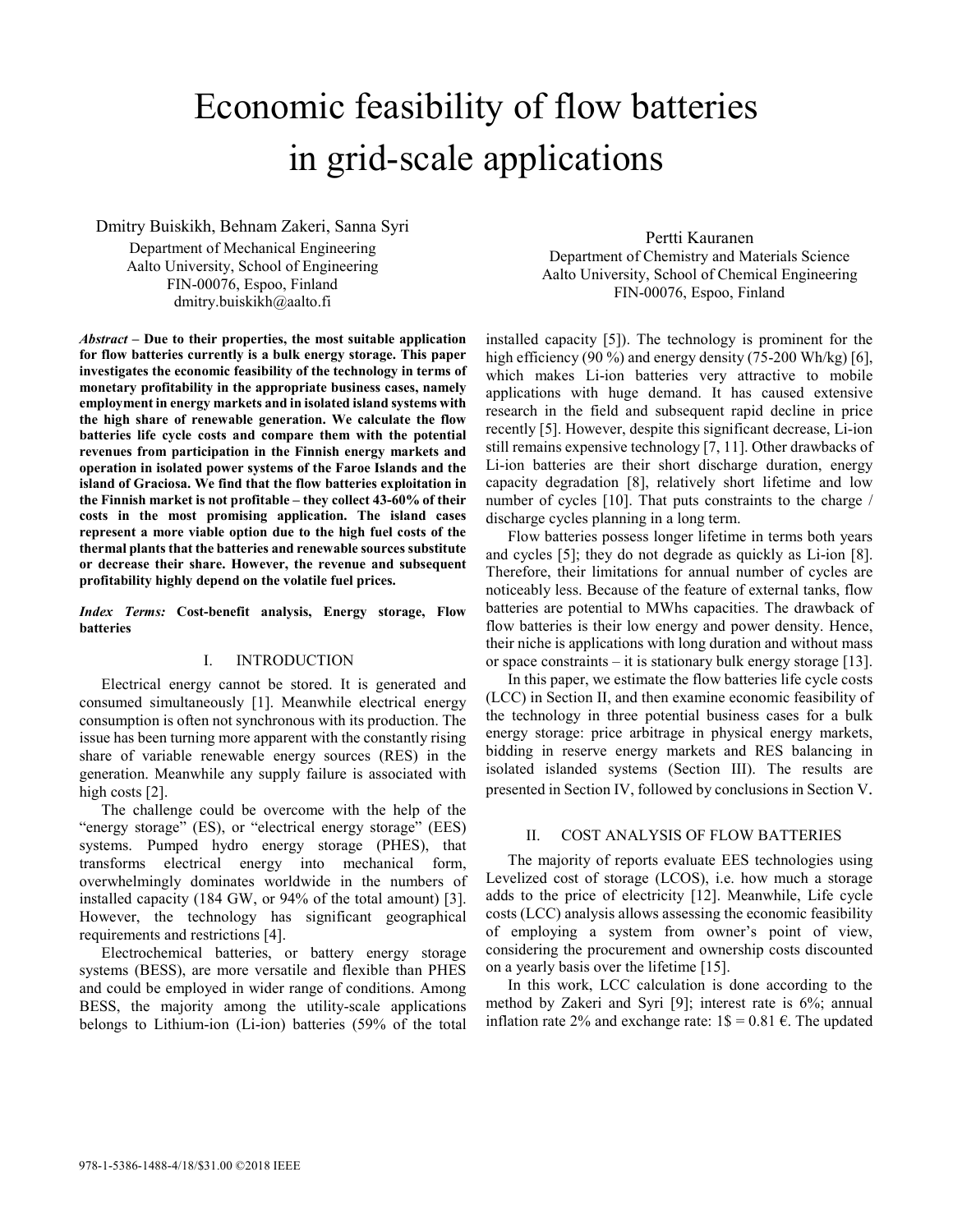data on cost items and technical characteristics for Vanadium redox batteries (VRB), Zinc-Bromine redox batteries (ZBRF) and Zinc-air batteries (Zn-air) are presented in Tables I and II, respectively. Information for Li-ion and PHES is included for comparison.

| Cost item                  |                    |                                             |                                   |                             |                                |
|----------------------------|--------------------|---------------------------------------------|-----------------------------------|-----------------------------|--------------------------------|
| PCS <sup>a</sup><br>(E/kW) | storage<br>(E/kWh) | fixed<br><b>O&amp;M</b><br>$(E/kW -$<br>yr) | <b>VOM<sup>c</sup></b><br>(E/kWh) | replace-<br>ment<br>(E/kWh) | <b>LCC</b><br>$(E/kW -$<br>yr) |
| 474                        | 476                | 8.25                                        | 0.001                             | 134                         | 258                            |
| 506                        | 351                | 4.3                                         | 0.0006                            | 168                         | 261                            |
| 310                        | 242                | 7.5                                         | 0.002                             | 122                         | 187                            |
| 463                        | 880                | 6.9                                         | 0.0021                            | 370                         | 540                            |
| 513                        | 68                 | 4.6                                         | 0.0002                            | $\theta$                    | 108                            |
|                            |                    |                                             |                                   |                             |                                |

TABLE I. LIFE CYCLE COST ITEMS OF SELECTED STORAGE TECHNOLOGIES [8, 10-11, 13-14]

a. Cost of power conversion system including BOP

Major fixed O&M are also included and discounted for each year c. Variable operation & maintenance costs

TABLE II. TECHNICAL CHARACTERISTICS OF THE SELECTED STORAGE TECHNOLOGIES RELEVANT TO LCC ANALYSIS [6, 8-14]

| <b>EES</b><br>technology | <b>Discharge</b><br>time (h) | <b>Overall</b><br>efficiency | Life-time,<br>yr (cycle) | Replacement<br>time, year<br>(cycle) |
|--------------------------|------------------------------|------------------------------|--------------------------|--------------------------------------|
| <b>VRB</b>               | 10                           | 0.72                         | 20<br>(10000)            | 8 (10000)                            |
| <b>ZBRF</b>              | $4 - 10$                     | 0.7                          | 10<br>(10000)            | 15 (5500)                            |
| Zn-air                   | $4 - 10$                     | 0.7                          | 10(5000)                 |                                      |
| Li-ion                   | $1.5 - 2$                    | 0.9                          | 10(4500)                 | 8 (4500)                             |
| <b>PHES</b>              | 8                            | 0.75                         | 50<br>(20000)            |                                      |

# III. FEASIBLE APPLICATIONS OF FLOW BATTERIES

# *A. Potential in the Day-ahead market in Finland*

The diurnal pattern of electricity prices to be lower at night and higher in peak periods at daytime suggests economic potential for a bulk storage in price arbitrage in day-ahead physical energy markets [16]. We will examine the feasibility of such application of a flow battery for the case of the Finnish price area in the NordPool day-ahead market Elspot.

The potential profit depends on the price differences, the number of charge / discharge hours and efficiency of the system. The maximum gain naturally happens when the margin between the prices at discharge hour  $(P_{dis})$  and charge hour  $(P_{ch})$  is the largest.

Equation (1) considers the maximized revenues for one full day [11]:

$$
P_{EES} = \sum_{i=1}^{h} (P_{dis,i}^{max} \cdot \eta_{sys} - P_{ch,i}^{min} - C_{VOM})
$$
 (1)

with the condition

$$
P_{dis,i}^{max} \cdot \eta_{sys} - P_{ch,i}^{min} - C_{VOM} > 0 \tag{2}
$$

where  $P_{dis,i}^{max}$  – price of electricity at discharge hour *i*,  $P_{ch,i}^{min}$  – price of electricity at charge hour  $i$ ,  $\eta_{sys}$  – battery system efficiency,  $C_{VOM}$  – variable O&M costs which is marginal cost of production, h – charge / discharge duration.

The sum of the profits in every day gives the amount of the annual revenues.

Based on the Elspot price data for 2013-2017 years [17], the estimation was performed for a sample 1 MW flow battery with 72 % efficiency with maximum charge/discharge time *h* equal 4 and 8 hours. The values of potential revenues are presented on Fig. 1.



Figure 1. Potential annual revenues from 1 MW flow battery in daily price arbitrage in the Finnish price area of the Day-ahead market

# *B. Potential in the Finnish Reserve markets*

In order to keep the system frequency at 50 Hz, national transmission operators (TSO) have to balance all deviations that appear between generation and consumption. For this purpose, they purchase required reserve capacity in the dedicated competitive markets. Reserve providers receive the payment if their bid is accepted [18]. BESS are capable to offer their capacity and participate in this trade, as well [11].

Among all levels of the Finnish reserve markets, Frequency containment reserves for normal operation (FCR-N) hourly market is argued to offer the best profitability perspectives for an energy storage [19].

Considering that all the bids were accepted and based on the Finnish TSO Fingrid data, the potential annual 1 MW BESS revenues from participating in the Finnish FCR-N hourly market are presented on Fig. 2 [20].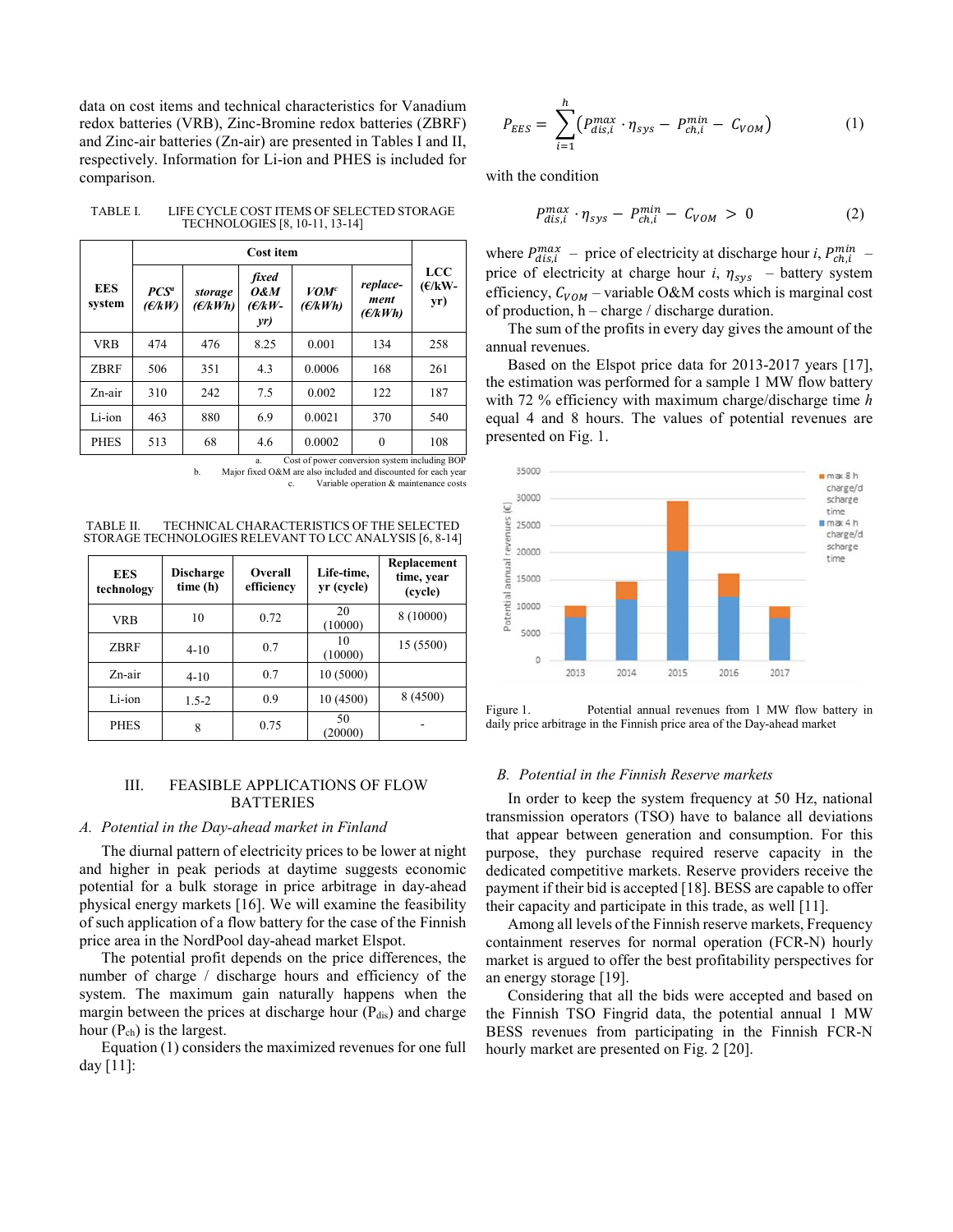

Figure 2. Potential revenues from 1 MW flow battery in the Finnish reserve markets.

#### *C. RES balancing on islands*

The implementation of batteries allows greater use of RES and thus less thermal plants employment. Consequent savings from the reduced fuel expenses could be considered as the potential source of monetary benefits. This effect is more prominent in the remote island systems due to extra logistical costs and challenges in fuel delivery.

For the case studies, we have chosen two islands that had announced their intention for implementing high shares of RES into their power systems – the Faroe Islands and the island of Graciosa in the Azores archipelago.

#### *1) The Faroe Islands*

The Faroe Islands is an isolated archipelago of 18 islands in the northern Atlantic Ocean. It is a self-governing country within the Kingdom of Denmark with population of 50 000 [21]. Electricity generation and transmission is conducted by the vertical utility called SEV [22]. The installed generation capacity is 105 MW. The electricity production was 317 GWh in 2016 and 334 GWh in 2017. 50 % of the generation was derived from RES (hydro-power 33.5% and wind energy 16.4%), the rest 50 % was produced by heavy oil thermal plants [22, 24].



The potential for wind energy is large on the Faroe Islands, and SEV has announced the target to make its generation 100% renewable by 2030 [24]. Due to the high instability of wind

generation, achieving the aim is impossible without wide introduction of energy storages for mitigating the variable output. In fact, in 2016 SEV installed their first 2.3 MW/0.7 MWh Li-ion battery that allowed to decrease wind curtailment and increase the wind farm utilization by 10 % [25].

#### *2) Graciosa.*

Graciosa Island (4.6 MW and 14.2 GWh production in 2016) is part of the Azores Islands (Portugal) in the central Atlantic Ocean. All local electricity is produced by diesel generators currently. Meanwhile, the local energy utility EDA has the project to increase the RES share up to 65% by constructing 4.5 MW wind park and 1 MW solar farm combined with an EES [26, 27]. The load curve for the island was obtained by using the Portuguese pattern and scaling to the Graciosa values [28].



### *3) Simulation*

The simulation of islanded power systems was performed using HOMER (Hybrid Optimization of Multiple Energy Resources) software [29]. First, we built the models of the current state of the island systems (the Faroe Islands – 54 MW of oil thermal plants, 35 MW hydro power and 16 MW wind park (18 Enercon E44 900 turbines) [24]; Graciosa – 100% diesel generators [26]). Then the models of the targeted states were accomplished (100% RES in the Faroe Islands and the diminished to 35% diesel generation in Graciosa). The benefits of flow batteries employment were evaluated through the comparison of the both states and the reduction in the consumed fuel in particular.

The values of wind and solar generation were obtained from www.renewables.ninja service [30].

# IV. RESULTS

#### *A. Economic feasibility in the Day-ahead market*

In this section, the economic feasibility of flow batteries in the Finnish price area of the Day-ahead Elspot market was examined for the period 2013-2017. The results are presented in Table III. As can be seen, the yearly benefits cover mere 4- 8% of flow batteries operation costs. Therefore, flow batteries employment in the daily price arbitrage is far from profitable.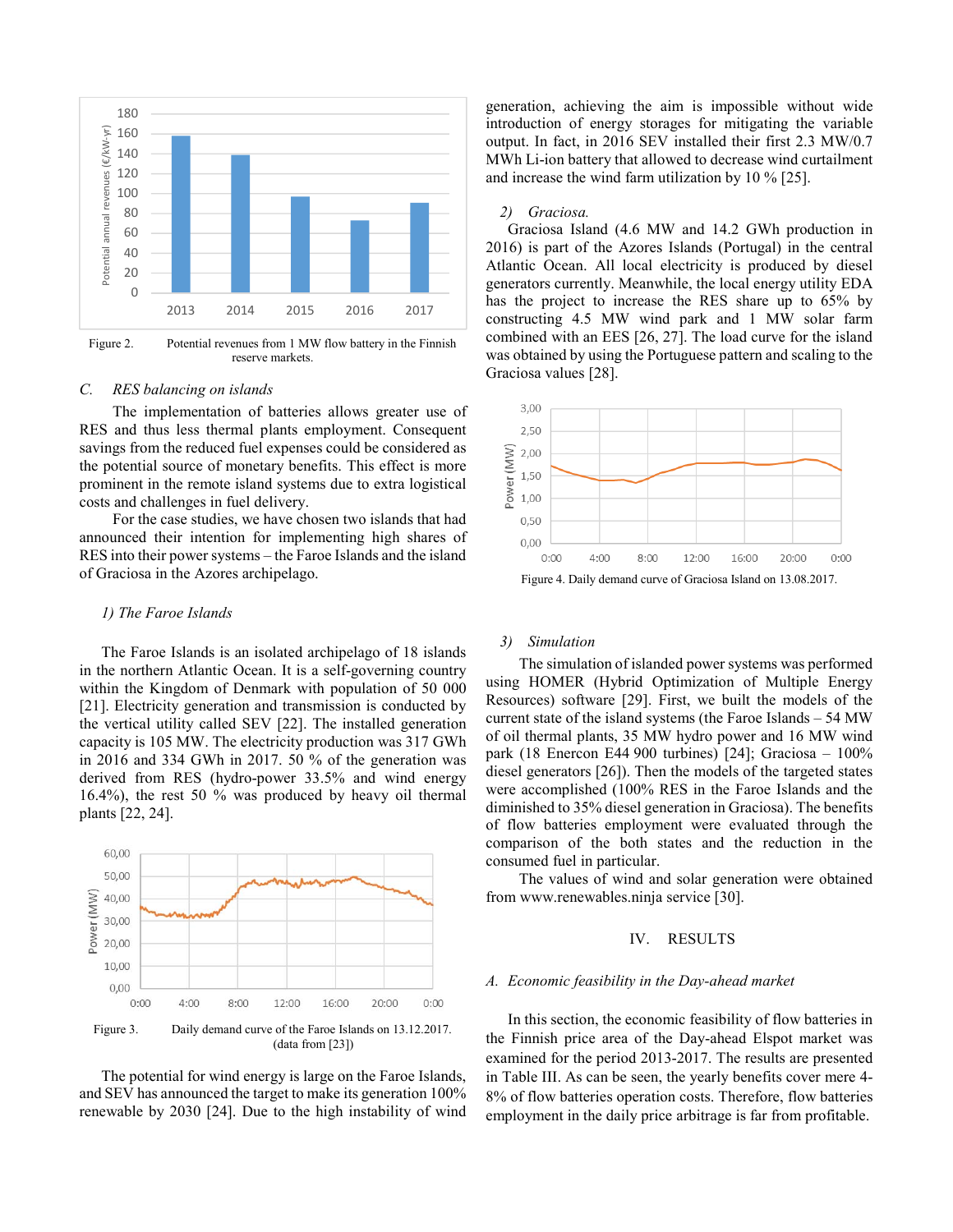| TABLE III.   YEARLY AVERAGED BENEFITS IN ELSPOT DAY- |                                 |  |  |
|------------------------------------------------------|---------------------------------|--|--|
| AHEAD MARKET FOR THE PERIOD 2013-2017 AND ANNUAL     |                                 |  |  |
|                                                      | <b>COSTS FOR FLOW BATTARIES</b> |  |  |

| Flow<br>battery     | Cost<br>$(E/KW-$<br>yr) | max 4 h<br>charge/discharge<br>time      |                              | max 8 h<br>charge/discharge<br>time |                              |
|---------------------|-------------------------|------------------------------------------|------------------------------|-------------------------------------|------------------------------|
|                     |                         | <i>Average</i><br>benefit<br>$(E/kW-vr)$ | benefit-<br>to-cost<br>ratio | Average<br>benefit<br>$(E/kW-vr)$   | benefit-<br>to-cost<br>ratio |
| VRB.<br><b>ZBRF</b> | 260                     | 11.83                                    | 4.6%                         | 16.11                               | 6.2%                         |
| Zn-air              | 187                     |                                          | 6.3%                         |                                     | 8.6%                         |

#### *B. Economic feasibility in the Finnish reserve markets*

The same examination was performed for the potential flow batteries application in the Finnish reserve markets. It should be noted that we considered ideal and in reality mostly unlikely case of all bids being accepted. Nonetheless, the annual revenues still could cover only 40-60% of the costs of flow batteries operation. Therefore, the flow batteries employment in the Finnish balancing market is not economically profitable even in ideal conditions.

The results are presented in Table IV.

TABLE IV. YEARLY AVERAGED BENEFITS IN THE FINNISH RESERVE MARKETS FOR THE PERIOD 2013-2017 AND ANNUAL COSTS FOR FLOW BATTARIES

| <b>Flow</b><br>battery | Cost<br>$(E/kW-yr)$ | Average<br>benefit<br>$(E/kW-vr)$ | benefit-to-<br>cost ratio |
|------------------------|---------------------|-----------------------------------|---------------------------|
| VRB,<br><b>ZBRF</b>    | 260                 | 111.6                             | 43%                       |
| Zn-air                 | 187                 |                                   | 60%                       |

#### *C. Economic feasibility in the island electricity grids*

#### *1) The Faroe Islands*

According to the simulation, 50 MW EES is required to provide the reliable supply for the Faroe Islands in case of 100% RES generation. Therefore, the annual LCC of flow battery systems would comprise 13 mln  $E/yr$  for VRB and ZBRF or 9.3 mln  $E/yr$  for Zn-air.

According to the SEV annual reports [24], the heavy oil prices have varied significantly for the company in recent years. Based on these values and assuming 365 cycles per year, we calculated the potential costs and benefits of flow batteries operation on the Faroe Islands. Table V presents the results. As can be seen, the economic feasibility of BESS operation noticeably depends on the fuel price. Fig. 5 shows the dependence of flow batteries benefit-to-cost ratio on the fuel price.

|  | TABLE V. FEASIBILITY OF FLOW BATTERIES EMPLOYMENT ON |  |
|--|------------------------------------------------------|--|
|  | THE FAROE ISLANDS WITH 100 % RES GENERATION          |  |

|                                    | Total                                 |                                | VRB, ZBRF                 |                                | Zn-air                        |
|------------------------------------|---------------------------------------|--------------------------------|---------------------------|--------------------------------|-------------------------------|
| year                               | fuel<br>expenses<br>(mln $\epsilon$ ) | <b>LCC</b><br>$(E/kW -$<br>yr) | benefit-to-<br>cost ratio | <b>LCC</b><br>$(E/KW -$<br>yr) | benefit-to-<br>cost ratio     |
| 2013                               | 22.48                                 |                                | 1.73                      |                                | 2.4                           |
| 2014                               | 18.97                                 |                                | 1.46                      |                                | 2.03                          |
| 2015                               | 11.52                                 | 260                            | 0.89                      | 187                            | 1.23                          |
| 2016                               | 6.82                                  |                                | 0.52                      |                                | 0.73                          |
| 2017                               | 11.36                                 |                                | 0.87                      |                                | 1.21                          |
| 700                                |                                       |                                |                           |                                | 3,00                          |
| 600                                |                                       |                                |                           |                                | 2,50                          |
| 500<br>400                         |                                       |                                |                           |                                | 2,00                          |
| Fuel price, $\varepsilon/t$<br>300 |                                       |                                |                           |                                | benefit-to-cost ratio<br>1,50 |
| 200<br>100                         |                                       |                                |                           |                                | 1,00<br>0,50                  |

Figure 5. Dependence of flow batteries benefit-to-cost ratio on the fuel prices on the Faroe Islands.

 $-$  VRB, ZBRF  $-$ 

2015

2016

2014

Fuel price -

 $0.00$ 

2017

-Zn-air

#### *2) Graciosa*

 $\Omega$ 

2013

HOMER simulations show that the diesel consumption decreases from 3.6 mln l/year in the current conditions of 100% thermal generation to 1.2 mln l/year in the targeted situation of 65 % RES penetration and 4 MW EES.

According to the EDA annual reports [31], the diesel prices have highly varied throughout the recent years. Fig. 6 represents the potential monetary savings from fuel consumption reduce by 2.4 mln liters per year in comparison with the costs of employing flow batteries alone and combined with the RES costs. Levelized costs of 4.5 MW wind turbines are estimated 685 000 €/yr (assuming 1200 €/kW capital cost, 30  $\epsilon$ /kW-yr O&M costs, lifetime 20 years, i = 8% [32]) and 110 000 €/yr for 1 MW solar farm (1100 €/kW capital cost, 10  $\epsilon$ /kW-yr O&M costs, lifetime 30 years, i = 8% [32]).



Figure 6. Potential fuel saving and costs of employing 4 MW flow battery, along with 4.5 MW wind park and 1 MW solar farm, on Graciosa.